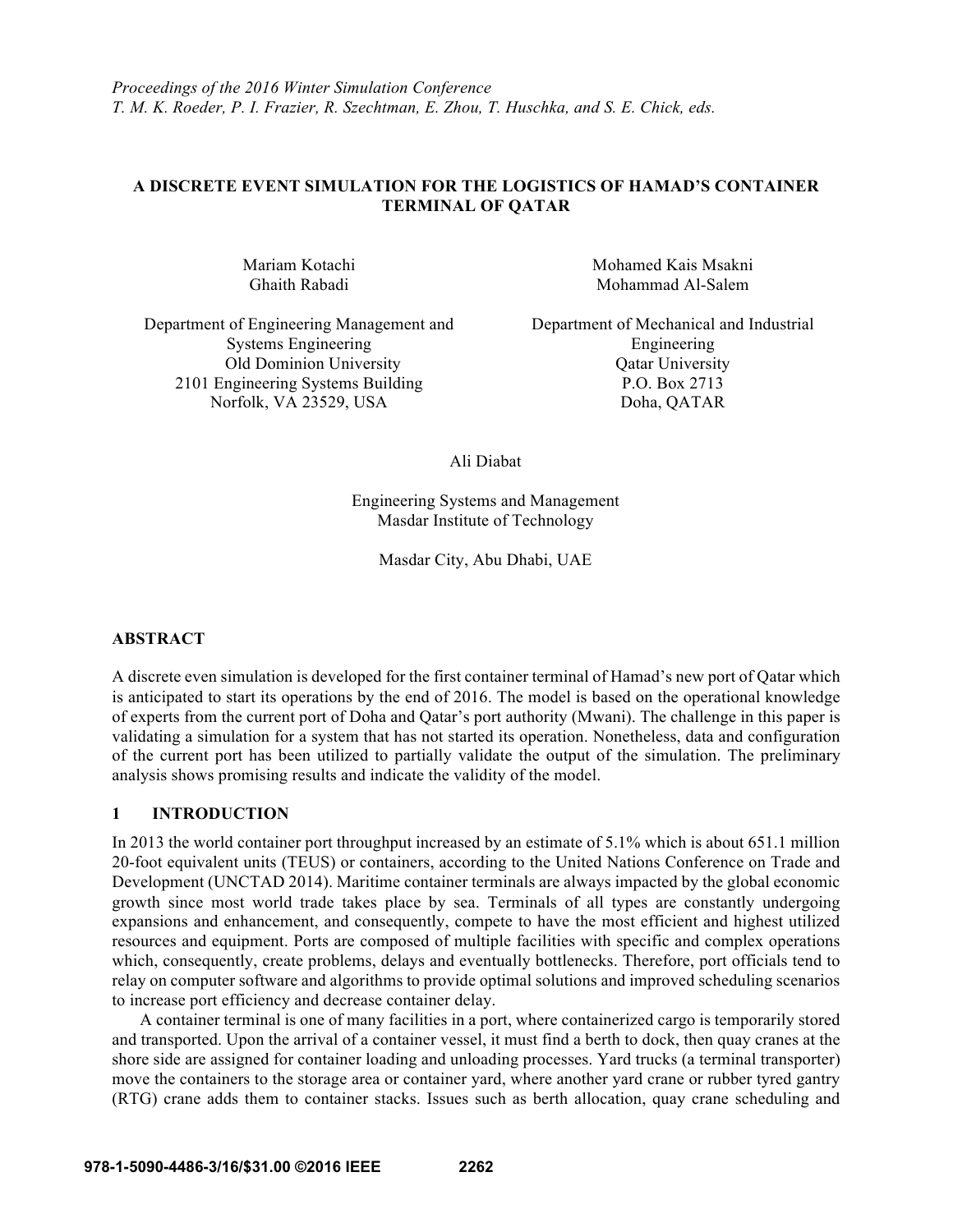assignment, storage yard layout configuration, container re-handling and risk analysis are some of the challenging problems that are typically studied.

Annual container throughput, resources utilization, and process completion times are generally considered the most significant measures of performance. Maximizing container throughput is essential for terminal and vessel operators, since higher throughput means more vessels can be serviced which increases the utilization of resources at the terminal, which in turn increase revenues for both terminals and shipping companies. Terminal operators tend to rely on simulation models to aid with predications, identifying bottlenecks, understanding system complexities, and measuring the impact of new operational policies, terminal design modifications, and new technology deployment.

This work is motivated by an ongoing research on simulating the logistics of the first newly constructed container terminal system of Hamad's new port of Qatar, which is expected to start its operations by the end of 2016. The objective is to develop, test and validate the simulation for the container terminal and to study the effectiveness of its operational policies and resource allocation prior the start of its operations. Although the design of the terminal is set, its policies and the operations management can still be influenced by rigorous models. The challenge, however, is in populating the model with data for a system that has no historical data. Therefore, the simulation model is constructed based on what is known about the new terminal and on data collected from the current Doha port and from open sources and other port research studies (Kotachi, Rabadi, and Obeid 2013; Kotachi and Rabadi 2014). This paper focuses on the simulation design and development effort, and presents some validation aspects of the model's output. Other types of container terminals exist like automated, semi-automated and transshipment container terminals, yet the focus of this paper would be on a manually controlled import/export container terminal.

# **2 RELATED WORK IN CONTAINER TERMINAL SIMULATION**

Bielli, Boulmakoul and Rida (2006) created a container terminal simulator for the improvement of management decisions where they evaluated policies that were generated by optimization algorithms. They used distributed discrete event simulation in their model by applying multithreaded programming in Java. They analyzed the container terminal system based on object oriented paradigm where they identified different classes and diagrams to describe the system; they represented these diagrams by using the Unified Modeling Language.

Petering (2009) was the first to introduce the direct connection between the containers' block width and the long run performance at a container terminal. A discrete event simulation model written and compiled in Microsoft Visual  $C++ 6.0$  was designed to consider this study, where four different cases were studied: a small terminal and a large terminal, and two different container size configurations: less equipment and more equipment. Nineteen different layout scenarios were tested for each of the small terminal configurations, whereas fourteen were tested for each configuration case of the large terminal. In each of these different scenarios, the total yard storage capacity, the number of storage zones, as well as the number of containers in each zone was manipulated in order to introduce changes to the system. Ten simulation replications were performed for the small terminal configuration and six replications for the large terminal.

Yuan, Zhang and Yang (2010) created a discrete event simulation model using Arena software in addition to optimization methods in order to analyze some issues in a raw material inland terminal. The issues they were dealing with are cargoes transportations, vessle berthing and handling machinery performance, since this is a special kind of terminal, it also faces some issues regarding raw material stock piling and production of material. After analyzing the current state of the port, they were able to improve performance in the terminal operations due to their simulation and optimization measures.

Jie, Wan, Meng Qing-yu, and Wen (2010) used the Arena software to build a conceptual and simulation model for a container terminal, that includes port resources, like quay cranes, container truck and Yard Crane. They utilized "OptQuest" add-on to Arena to find the optimal allocation of the port resources within a given constraints in order to minimize operation times and increase utilization. They have concluded that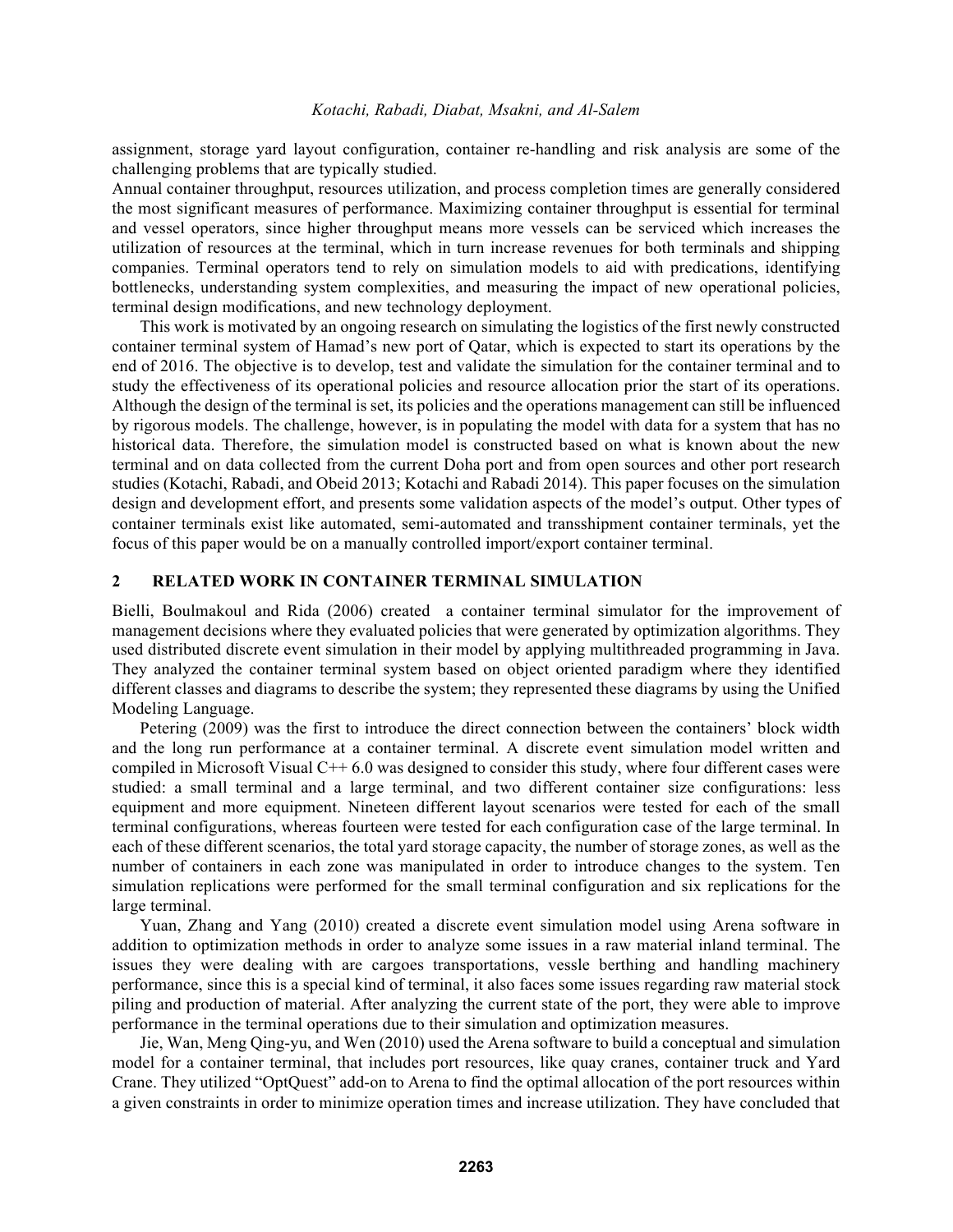their results were realistic and practical; however since their model was created for teaching purposes, it still has some limitations and they intend to avoid these restrictions in their future work by building a model with more details and parameters.

Petering (2011) conducted nine different and independent studies in a vessel to vessel transshipment container terminal by creating a fully integrated discrete event simulation model that was designed to imitate the real system. He was able to analyze the various impacts of these studies on the long run of quay crane and the decisions made by the container terminal experts. The studies focused on finding the optimal yard capacity for a terminal, investigating finding the ideal number of Yard Cranes and Yard Trucks for a container terminal, studying the impact of substituting the Yard Cranes by Yard trucks, studying the processing speeds of the Yard Cranes and Yard Trucks, addressing the processing time variability of Yard Trucks and Yard Cranes on the Quay Crane Rates, as well as the minimum required yard crane separation distance, and the substitutability of Yard Trucks traveling to the same location.

Arango et al. (2011) created a discrete event simulation model using the Arena software for solving some of the berth allocation problems in the inland port in Seville, Spain. The port under study was considered a multi-purpose terminal where different types of cargo are being transferred and also this terminal has different specialties terminals for handling these different cargos. They also used heuristic algorithms like genetic algorithms to solve the berth allocation problem based on first come first served strategy, by aiming to reduce the service time for vessels. Their results confirm that simulation by optimization is indeed a good solution strategy and it did improve the performance in the port of Seville.

Yu, Zhang and Wang (2011) presented a simulation based optimization model for job sequencing scheduling-optimization of a container terminal. They developed a mathematical model based on Hybrid Flow Shop Scheduling Problem, to optimize the operations of quay cranes, yard cranes and yard trailers. They also developed a simulation optimization model based on Genetic Algorithms to find a solution for this problem. They have concluded that their proposed method is successful in managing job sequence optimization.

Said and El-Horbaty (2015) developed a methodology using discrete event simulation to optimize resource utilization at El-Dekheila port in Egypt, with regard to the integration of equipment resources used in the container terminal. Data was collected from the port in Egypt, where they were also able to validate their proposed model and conclude its efficiency and effectivity where the quay crane utilization was increased by %41.

Ji et al. (2015) considered a continuous and dynamic berth, where they integrated the berth allocation and the crane assignment problem. They created a continuous model using Monte Carlo simulation with different performance indicators. Their research is one of the few that considered the continuous nature of the berth system, with multiple different vessel sizes and random arrivals. They applied sensitivity analysis and double factors variance analysis to evaluate the operational efficiency of their model. Their results demonstrate the relationship between the crane assignment and the performance strategies considered at the terminal, and they suggested applying their optimal solutions in order to reduce waiting time and increase the resources utilization.

While computer simulation and analysis has become a standard approach for evaluating the operation and designs of a complex container terminal ports in the literature, the body of knowledge appears to lack information about simulating a container terminal that is under construction or nonexistent. The work presented in this paper addresses this issue. In this study, we introduce the problem, present a system for making real-time container terminal decisions for a non-existent system; describe the simulation model used for experimentation, and describe the results and analysis of the simulated container terminal model."

## **3 MODEL DEVELOPMENT**

The simulation model was developed based on the information obtained on the new terminal as well as through studying container terminals in general as there are a lot of similarities between container terminals.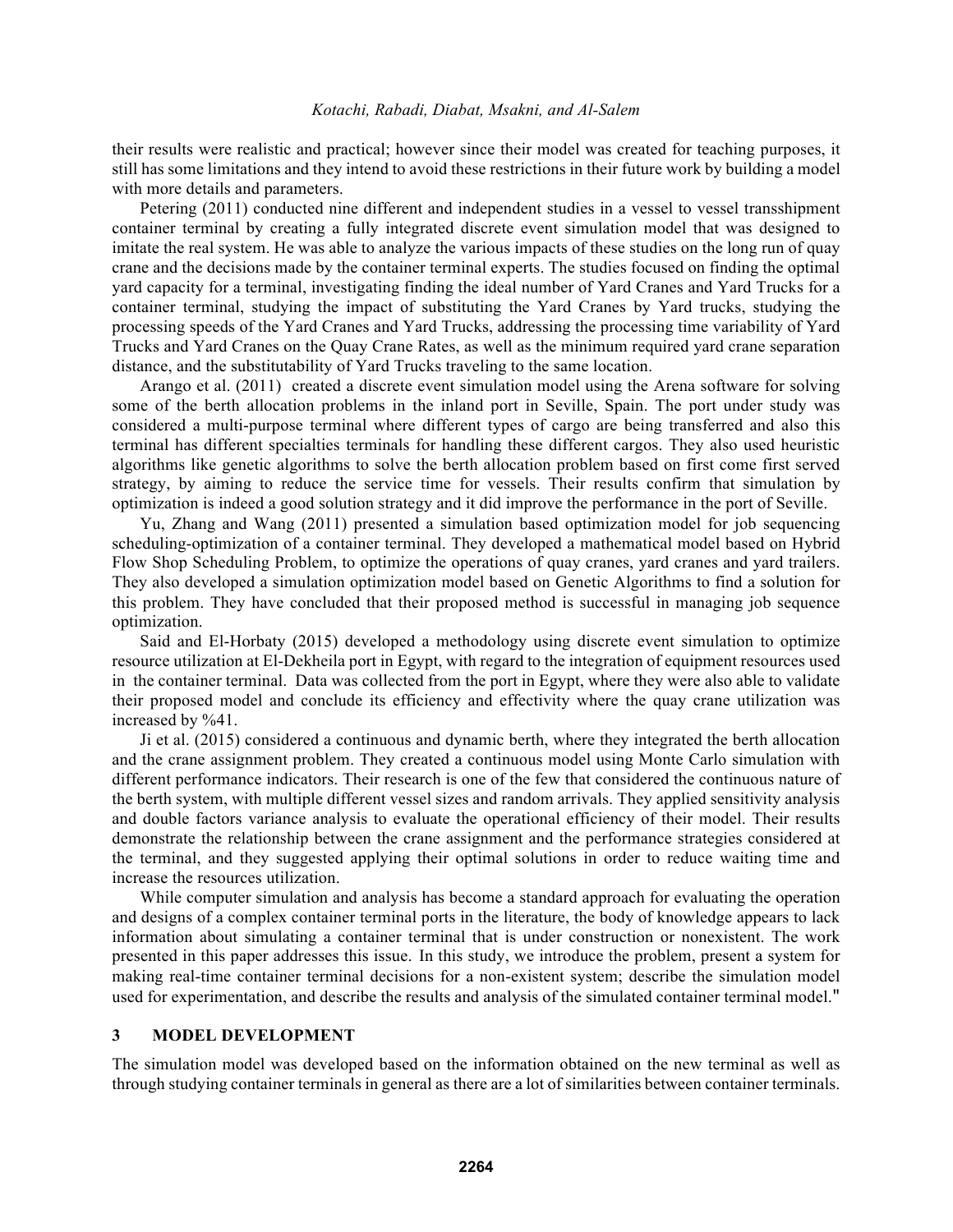The specific design information is obtained through discussions with managers, operators and staff of the new terminal under consideration, as well as the operational management of the current port.

#### **3.1 Conceptual model**

In the context of terminal simulations, a conceptual model is a logical flow diagram that represents the flow of vessels, trucks, and containers between sea side and land side and identifies decision nodes and resources necessary for the movement of containers and transport systems.

The conceptual model in Figure 1 was developed after studying the newly constructed container terminal system and the expected flow of its operations. In this abstract model, vessels arrive to the anchorage area at the port and wait for a berth. Once an available berth is allocated, the vessel moves to it via an access channel and docks at its assigned berth. Quay Cranes or Ship-to-Shore (STS) cranes are assigned to the vessel and start unloading containers to Yard Trucks that transport the containers to the Container Yard at which containers are stacked. Yard Cranes, which in our case are rubber tyred gantry cranes (RTGs) pick up the containers from the Yard Trucks and place them in blocks of containers at the Container Yard. Yard Trucks then return to the Quay to pick up more containers and bring them back to the Container Yard. In case of export containers, Yard Trucks take containers in the opposite direction for the STS cranes to load on the vessel. This process continues until the vessel is unloaded and export containers, if any, are loaded on the vessel. Multiple vessels can berth simultaneously and be serviced by the STS cranes.

In the truck cycle, external trucks come from land side and enter the port area through the security gates to the Container Yard to pick up containers and transport them inland. RTGs are used to load containers on the external trucks which then go through customs and exit the port area through the security gates. In the case of exporting containers or returning empty containers, external trucks bring these containers from the land side and drop them off at the Container Yard.



Figure 1: Conceptual model.

### **3.2 Simulation Model Design and Implementation**

The design of the simulation model is intended to be at the macro level in order to study operations policies such as the impact of resource allocation and scheduling on the terminal's performance. The model was developed using ARENA simulation modeling environment. The vessels (with different lengths), containers, and external trucks are modeled as dynamic entities that flow through and drive the simulation according to the conceptual design discussed earlier. The resources modeled include the vessel access channel, quay berth area, the STS cranes, RTGs, and security gates. Yard Trucks are modeled as transporter resources to accurately model their functions. The external trucks were not, however, modeled as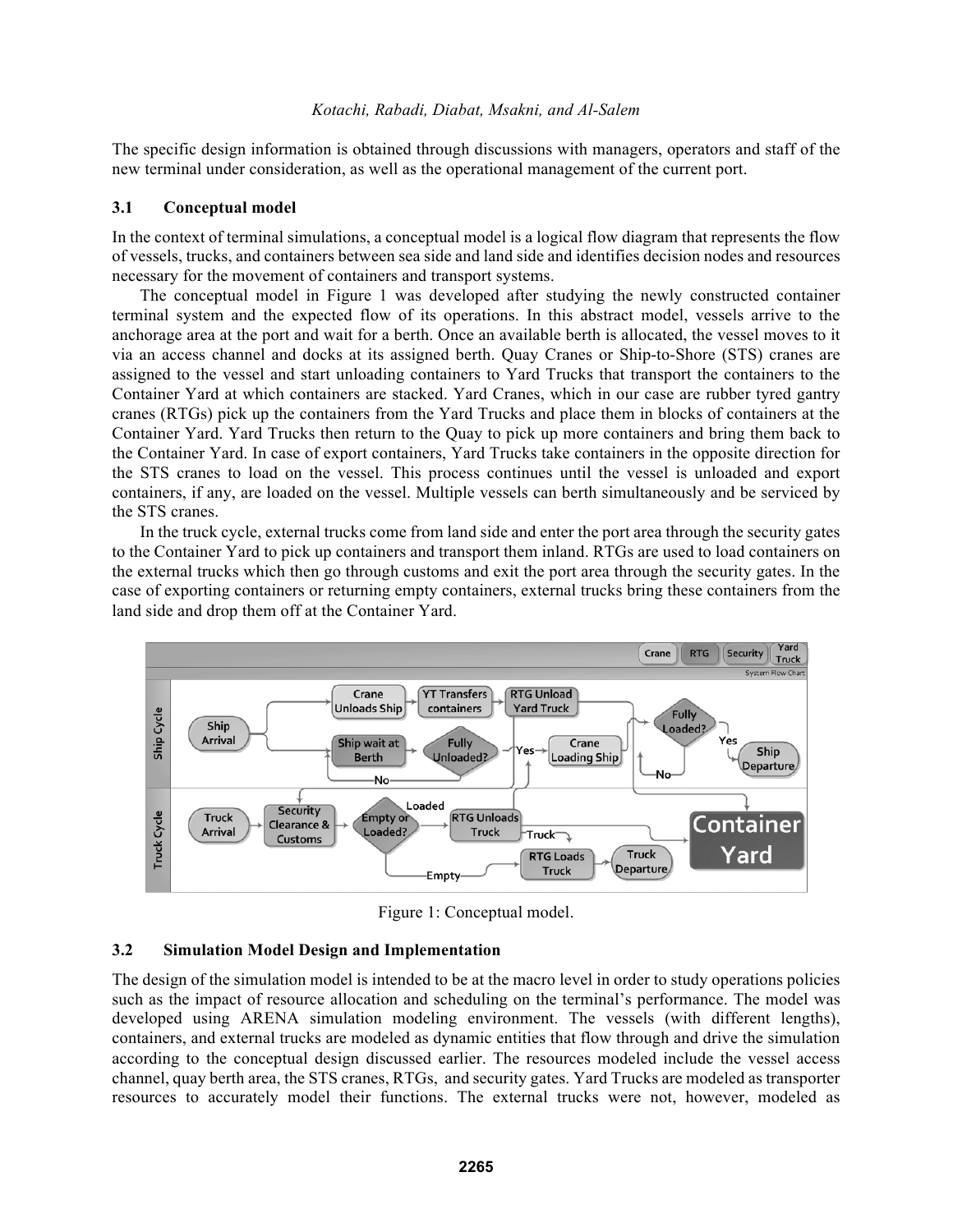transporters because they do not belong to the port; they are instead treated as entities that are attached to other entity type which are the containers. It is assumed in this model that personnel are readily available to operate the modeled resources and the impact of their unavailability is captured within the data.

Many processes that take place at the terminal were modeled by seizing the necessary resources, delaying the entity by a certain time, and then releasing the resources. Processing times are based on historical data of the current terminal for validation purposes. Data that is not historically available are estimated from similar ports and experts in the field Qatar's port authority Mwani.

The berth allocation and crane assignment problems are very difficult optimization problems that are not solved within the simulation. Instead, simple heuristics such as First Come First Served are used at this stage of the research. More advanced optimization methods will be attempted at a later stage of the project. The berth area is considered continuous and vessels are allocated to berth areas based on the vessels' lengths.

## **3.3 Input Analysis and Data Fitting**

Vessel historical data was collected from the current container terminal which is expected to reflect a comparable demand levels and material flow that the new terminal will undergo in the first a few years of operations. The data was analyzed and appropriate distributions were fitted to it. This included vessel lengths, vessel interarrival times, number of containers (full, empty, import and export), delay times from arrival to the start of operations, loading/unloading times, and delay times from the end of operations to a vessel's departure. We recognize that the resource types and terminal design differ between the new and current port; however, the objective in this paper is to validate the simulation model and therefore, we populated the model with data based on the current port to be able to validate against the historical data. For example, the STS crane types in the new terminal are capable of moving more containers per hour, and hence, are expected to service a vessel faster; however, we used crane movement rates that resemble those of the current crane types to validate the simulation output. Another example is the access channel, which does not exist for the current port; therefore, the time for the vessel to pass through it (in the model) was set to zero. Similar assumptions have been made to accommodate the differences between both systems.

One year worth of historical data was analyzed. To conduct proper validation analysis, data only for six months were used to fit the distribution and the remaining six months were used for testing purposes. To further remove any biases due to possible trends and seasonality in the data, the historical data of the full year was randomized and then half of the dataset was drawn randomly for input analysis, while the other half was used for validation after running the model and comparing its outcome. After the data is fitted to theoretical statistical distributions, both of the Chi Square and Kolmogorov-Smirnov (K-S) tests were used assess the goodness of fit. The null hypothesis in this case is that the fitted distribution and the theoretical one are the same, and when we reject the null hypothesis (p-value  $> 5\%$ ) it means that there is no difference between both distributions (i.e., the fit is acceptable).

Figure 2 is an example of fitting the vessel interarrival times over six months of randomized data using ARENA's Input Analyzer which shows that the best fit is an Exponential distribution with a mean of 13.7 hours and shows that this distribution passes both tests as the p-values is large ( > 0.05). This means that the null hypothesis that both distributions are the same cannot be rejected and therefore the fit is acceptable. Other simulation inputs were conducted similarly and empirical distributions (based on six month worth of data) were used whenever fitting to a theoretical distribution failed the hypothesis testing.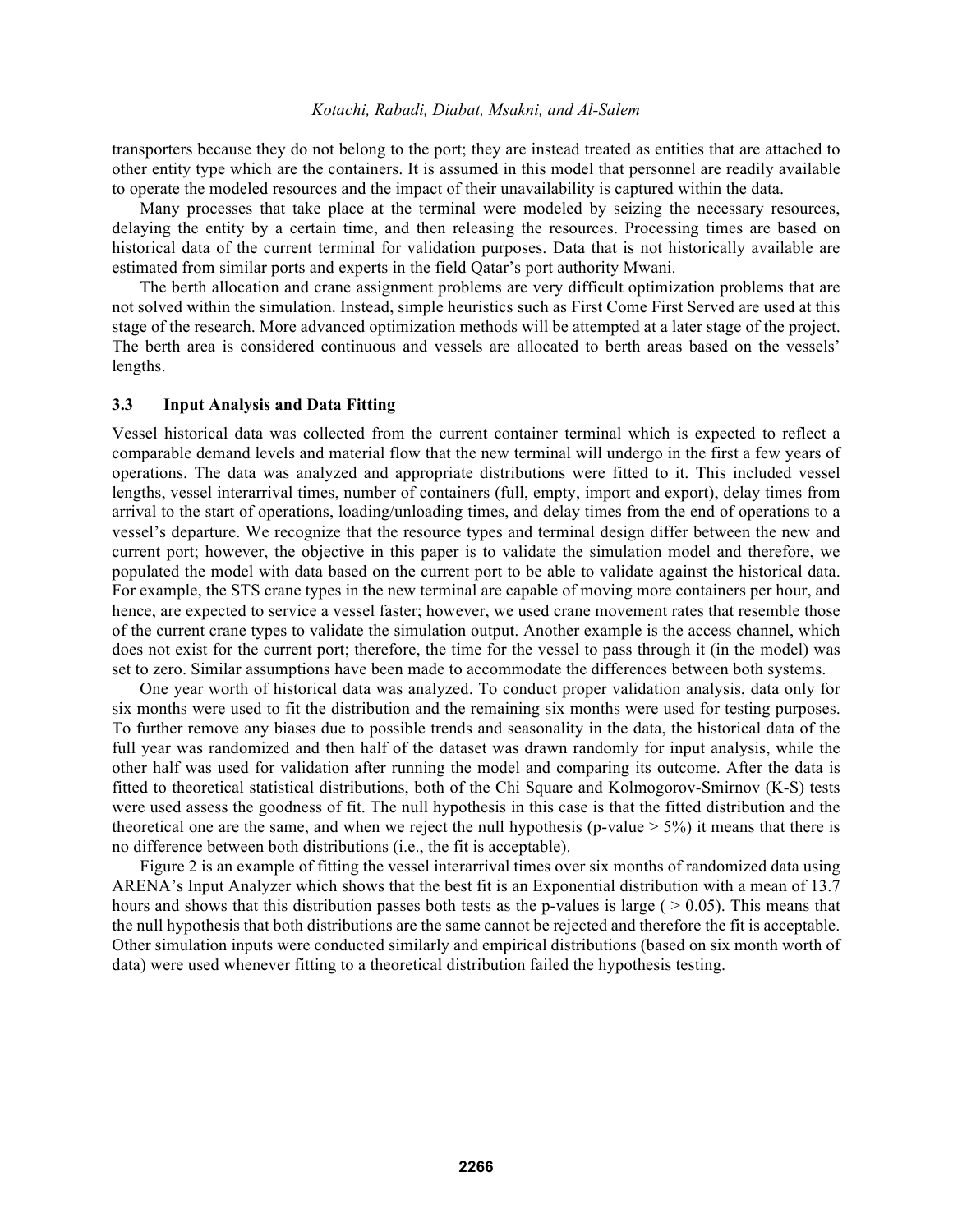



Figure 2. Vessel interarrival times distribution fitting of 6 month historical data (data included in the model).

To validate the distributions inputted into the simulation, the historical data of the remaining six months are fitted into a distribution and both distributions are compared. Figure 3 for example shows the interarrival time distribution fitting of the six month data that was used for testing. The result shows that an exponential distribution with an average interarrival time of 13.1 hours is the best fit which is very close to the result shown in Figure 2.



Figure 3. Vessel interarrival times distribution fitting of 6 month historical data (testing data).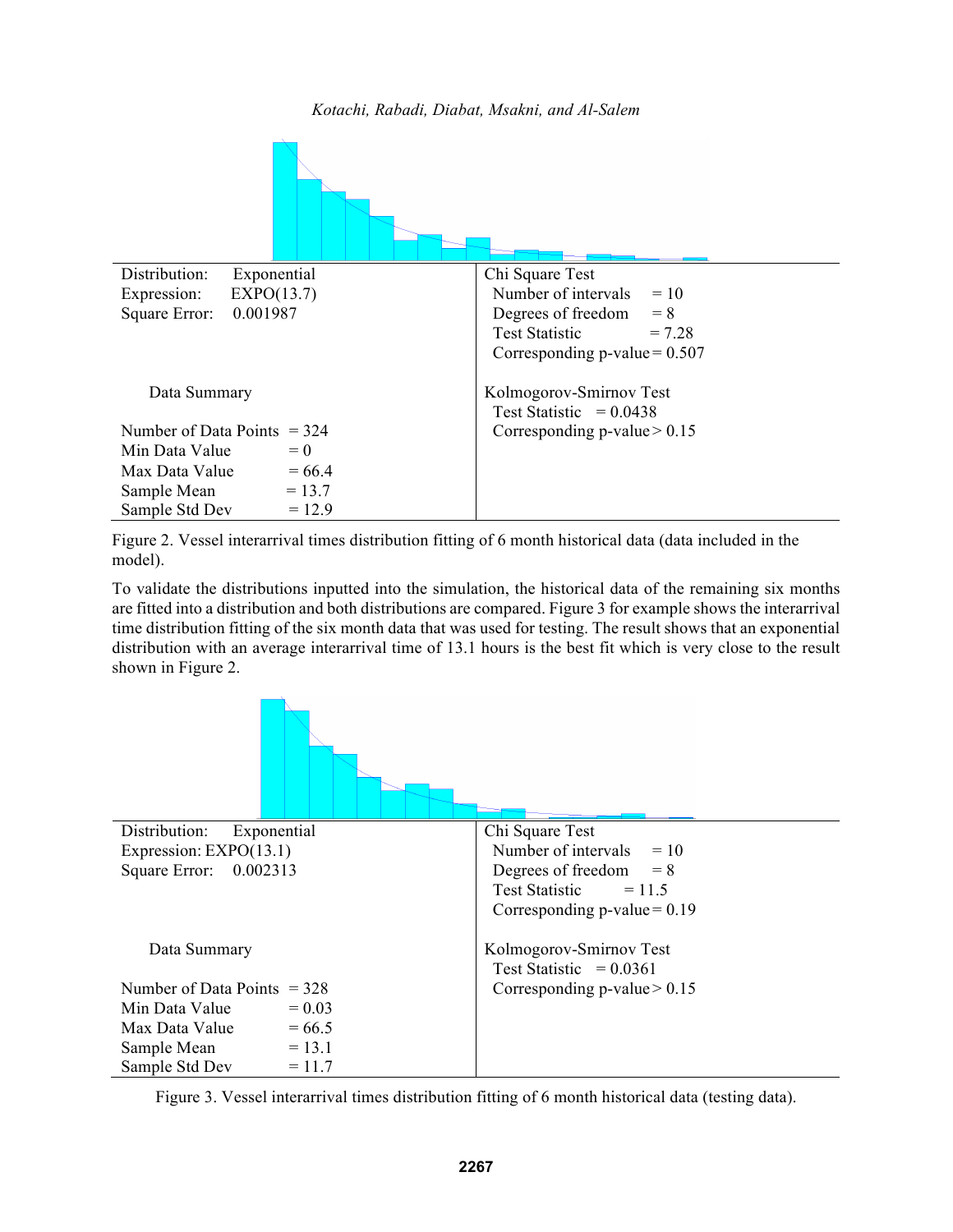# **4 VALIDATION RESULTS AND ANALYSIS**

As was mentioned in Section 3.3, the one year data set was randomized to remove any trends or seasonality and was split into two six month data sets (training and testing). The training data set was used for input analysis and distribution fitting, while the testing data set was used for comparisons with the simulation output. A Summary of the simulation results for some of the measures compared to the historical data are shown in Table 1. Note that the Historical data column does not correspond to consecutive six months of the year but rather randomly selected days of the year that add up to six months.

The simulation was run for 25 replicates for six months each replicate. It was observed that with this number of replicates, the half width of the 95% confidence interval was about 5% of the mean for most measures. Hence, we were satisfied with this number of replicates. Furthermore, we noticed that the model goes into steady state after about 14 days; therefore, we used a simulation warm up period of 14 days. A Summary of the simulation results for some of the measures compared to the historical data are shown in Table 1.

| <b>Measure</b>                                                |                | <b>Historical Data</b> |                    | <b>Simulation Output</b> |                  |  |  |  |  |
|---------------------------------------------------------------|----------------|------------------------|--------------------|--------------------------|------------------|--|--|--|--|
|                                                               |                | Mean                   | 95% C.I.           | Mean                     | 95% C.I.         |  |  |  |  |
| <b>Vessel Turn Around Time (hrs)</b>                          |                | 36.5                   | [33.9, 39.1]       | 41.6                     | [40.46, 42.74]   |  |  |  |  |
| Truck Counter (per month)                                     |                | 29,651                 | [28, 255, 31, 045] | 29,921                   | [29,756, 30,086] |  |  |  |  |
| Number of Containers from different vessel lengths (in meter) |                |                        |                    |                          |                  |  |  |  |  |
| 116.5 m                                                       | Imports        | 251.7                  | [240.4, 263.0]     | 250.9                    | [247.74, 254]    |  |  |  |  |
|                                                               | <b>Exports</b> | 171.6                  | [138.1, 205.0]     | 159.1                    | [153.51, 164.77] |  |  |  |  |
| 145 <sub>m</sub>                                              | Imports        | 410.5                  | [400.0, 421.0]     | 406.2                    | [404.18, 408.20] |  |  |  |  |
|                                                               | <b>Exports</b> | 141.6                  | [101.7, 181.6]     | 133.5                    | [127.71, 139.29] |  |  |  |  |
| 68 m                                                          | Imports        | 61.81                  | [58.3, 65.3]       | 62.99                    | [62.47, 63.51]   |  |  |  |  |
|                                                               | <b>Exports</b> | 37.87                  | [30.4, 45.3]       | 41.14                    | [39.22, 43.06]   |  |  |  |  |

Table 1: Simulation results vs. historical data.

# **5 SIMULATION SCENARIOS**

Running scenarios of interest via simulation can be very valuable to stakeholder and also aids in validating the model. Sample scenarios which some important assets and resources are manipulated. Two sample scenarios are included here. The first is reducing the number of RTGs and Yard Trucks by 20% and the second is reducing the Yard Trucks by 50%. In both scenarios, the turn Vessel Turn Around time is used as a performance measure. According to our simulation, the results in Tables 2 and 3 indicate that scenario 1 did not have major impact, but scenario 2 has a few hours of vessel turnaround time delay. These results were not too surprising since Hamad port is equipped with high level of resources especially when used with demand levels that are similar to those at the current port. The number of Yard Trucks was reduced to 50% for scenario number 2 as shown in Table 3.

| <b>Measure</b>                       | <b>Original Output</b> |              | <b>Scenario</b> 1 |                |
|--------------------------------------|------------------------|--------------|-------------------|----------------|
|                                      | Mean                   | 95% C.I.     | Mean              | 95% C.I.       |
| <b>Vessel Turn Around Time (hrs)</b> | 42.08                  | [33.9, 39.1] | 42.7              | [40.56, 44.84] |

Table 2: Reducing yard trucks and RTG by 20%.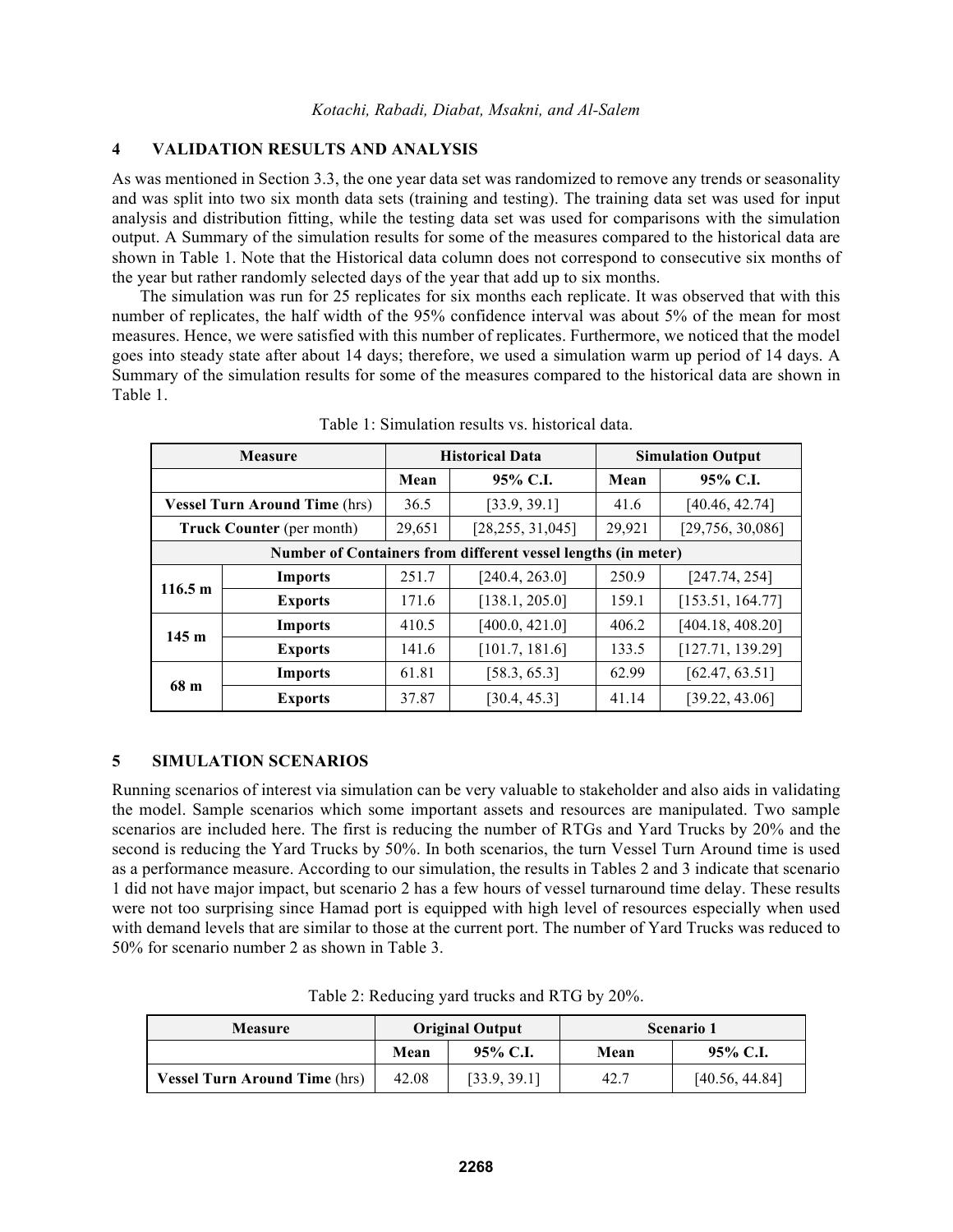| <b>Measure</b>                       | <b>Original Output</b> |              | <b>Scenario 2</b> |                |
|--------------------------------------|------------------------|--------------|-------------------|----------------|
|                                      | Mean                   | 95% C.I.     | Mean              | 95% C.I.       |
| <b>Vessel Turn Around Time (hrs)</b> | 42.08                  | [33.9, 39.1] | 46.76             | [44.43, 49.09] |

Table 3. Reducing yard trucks by 50%.

### **6 CONCLUSIONS AND FUTURE WORK**

Container terminals have complex logistical operations that are commonly studied by using simulation models. In this paper, we developed a discrete event simulation for the newly constructed container terminal of Hamad's new port of Qatar which is expected to become operational by the end of 2016. The model captures the flow of vessels, containers, and external trucks as well as important resources including STS cranes, Yard Trucks, and RTGs. The focus of this paper was on validating the simulation output by comparing it to historical data from the current port of Doha. Although there are major differences between both ports, the model was developed for the new terminal but configured to reflect the design of the current one. The preliminary results show confidence in the validity of the model. As more data become available from the new container terminal, further validation will be conducted.

Two scenarios were executed in which resources were reduced to reflect a policy change. Specifically the Yard Trucks and RTGs were moderately reduced in one scenario and the Yard Trucks were significantly reduced in another scenario. The results indicate that since the port is equipped with more resources than the necessary for the current demand levels and in anticipation of increases in future demands, the moderate reduction in resources did not impact the vessel turnaround time. However, significantly reducing the number of Yard Trucks will have more profound impact on the vessel turnaround time.

Future research includes developing more detailed processes for customs, inspection and Storage Yard. Optimization techniques can also be combined with the simulation for a more complex simulation optimization model.

# **ACKNOWLEDGMENT**

This research was made possible by NPRP Grant Number NPRP 7-796-2-297 from the Qatar National Research Fund (a member of The Qatar Foundation). The statements made herein are solely the responsibility of the authors. We also would like to acknowledge Captain Abdulla Al-Khanji, Dr. Mohammed Briouig, and their staff from Mwani and Hamad port for their help in provided critical information and data necessary for the success of the project.

# **REFERENCES**

- Arango, Carlos, Pablo Cortés, Jesús Muñuzuri, and Luis Onieva. 2011. "Berth Allocation Planning in Seville Inland Port by Simulation and Optimisation." *Advanced Engineering Informatics* 25 (3):452- 461. doi: http://dx.doi.org/10.1016/j.aei.2011.05.001.
- Bielli, Maurizio, Azedine Boulmakoul, and Mohamed Rida. 2006. "Object Oriented Model for Container Terminal Distributed Simulation." *European Journal of Operational Research* 175 (3):1731-1751. doi: http://dx.doi.org/10.1016/j.ejor.2005.02.037.
- Ji, Mingjun, Huiling Zhu, Qingbin Wang, Rui Zhao, and Yongzhi Yang. 2015. "Integrated Strategy for Berth Allocation and Crane Assignment on a Continuous Berth Using Monte Carlo Simulation." *Simulation* 91 (1):26-42. doi: 10.1177/0037549714558128.
- Jie, Wan, Meng Qing-yu, and Wang Wen. 2010. "Optimization for Container Handling Equipments Allocation Based on Arena." 2010 IEEE 17Th International Conference on Industrial Engineering and Engineering Management (IE&EM), 29-31 Oct. 2010.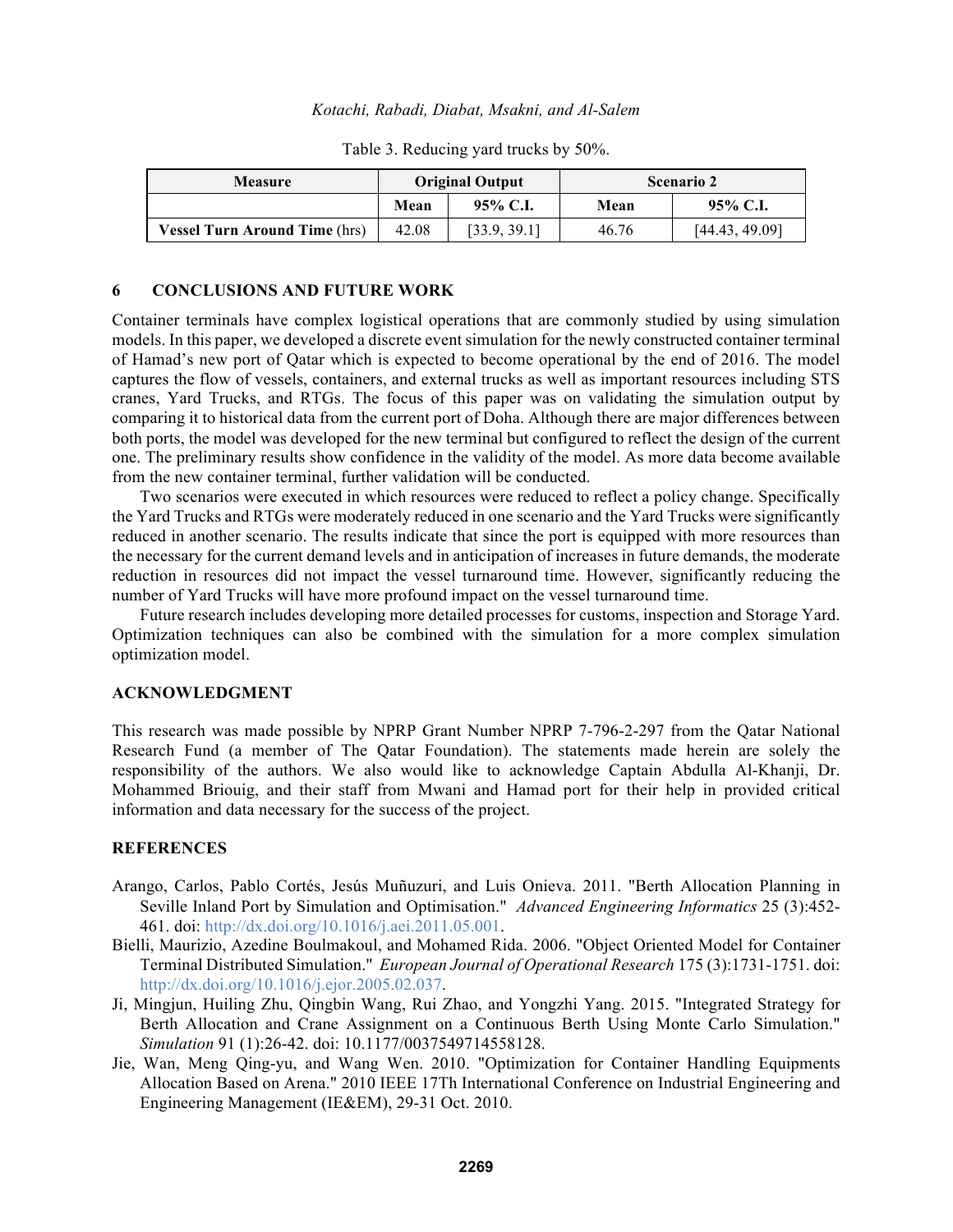- Kotachi, Mariam, Gaith Rabadi, and Mohammad F. Obeid. 2013. "Simulation Modeling and Analysis of Complex Port Operations with Multimodal Transportation." *Procedia Computer Science* 20:229-234.
- Kotachi, Mariam, and Ghaith Rabadi. 2014. "Simulating and Analyzing the Assignment of Cranes to Ships According to Ship Size in a Complex Container Terminal." Proceedings of the International Annual Conference of the American Society for Engineering Management.
- Petering, Matthew E. H. 2009. "Effect of Block Width and Storage Yard Layout on Marine Container Terminal Performance." *Transportation Research Part E: Logistics and Transportation Review* 45 (4):591-610. doi: http://dx.doi.org/10.1016/j.tre.2008.11.004.
- Petering, Matthew E. H. 2011. "Decision Support for Yard Capacity, Fleet Composition, Truck Substitutability, and Scalability Issues at Seaport Container Terminals." *Transportation Research Part E: Logistics and Transportation Review* 47 (1):85-103. doi: http://dx.doi.org/10.1016/j.tre.2010.07.007.
- Said, Gamal Abd El-Nasser A, Abeer M Mahmoud, and El-Sayed M El-Horbaty. 2015. "An Integrated Approach for Optimization of Resource Utilization at Seaports." *International Journal of Computer Science Issues* 12 (2):1694-0784
- UNCTAD. 2014. Review of Maritime Transport United Nations Conference on Trade and Development.
- Yu, Qing, Changhui Zhang, and Jinlin Wang. 2011. "The Research of Simulation and Optimization of Multimodal Transport System Based on Intelligent Materials on Container Terminal Job Scheduling." In *Advances in Computer Science, Intelligent System and Environment*, edited by David Jin and Sally Lin, 479-483. Springer Berlin Heidelberg.
- Yuan, Ziwen, Peilin Zhang, and Chuanbo Yang. 2010. "Research on the Simulation of Industry Port Raw Material Terminal." 2010 International Conference on Computer Design and Applications (ICCDA).

# **AUTHOR BIOGRAPHIES**

**MARIAM KOTACHI** is a Ph.D. candidate and Graduate Teaching/Research Assistant at Old Dominion University at the Department of Engineering Management and Systems Engineering (EMSE). She received her B.S. degree in Biology from the University of Texas at Arlington; and her M.S. degree in Engineering Management from Old Dominion University. She is currently working on research areas including, among others, simulation optimization, discrete event simulation, and operations research. Her email address is mkotachi@odu.edu.

**GHAITH RABADI** is Professor of Engineering Management and Systems Engineering at Old Dominion University. He holds a Ph.D. and a M.Sc. degree from the University of Central Florida, Orlando, FL. His research interest include planning and scheduling, simulation modeling and optimization. His email address is grabadi@odu.edu and more information can be found at www.ghaithrabadi.com

**ALI DIABAT** is Professor of Engineering Systems and Management at Masdar institute of Science and Technology, Abu Dhabi. He received his MSc degree in Operations Research from North Carolina State University, USA (2003) and his PhD in Industrial Engineering from Purdue University, USA (2008). His research interest include mathematical programming and modeling and simulation. He can be reached at adiabat@masdar.ac.ae

**M. KAIS MSAKNI** is a post doc at Qatar University, Doha, Qatar and he is currently conducting research on terminal simulation and optimization model. He holds a Ph.D in Computer Science for Management from the University of Tunis. His research interest is optimization methods and scheduling and sequencing. He can be reached at msakni.kais@qu.edu.qa